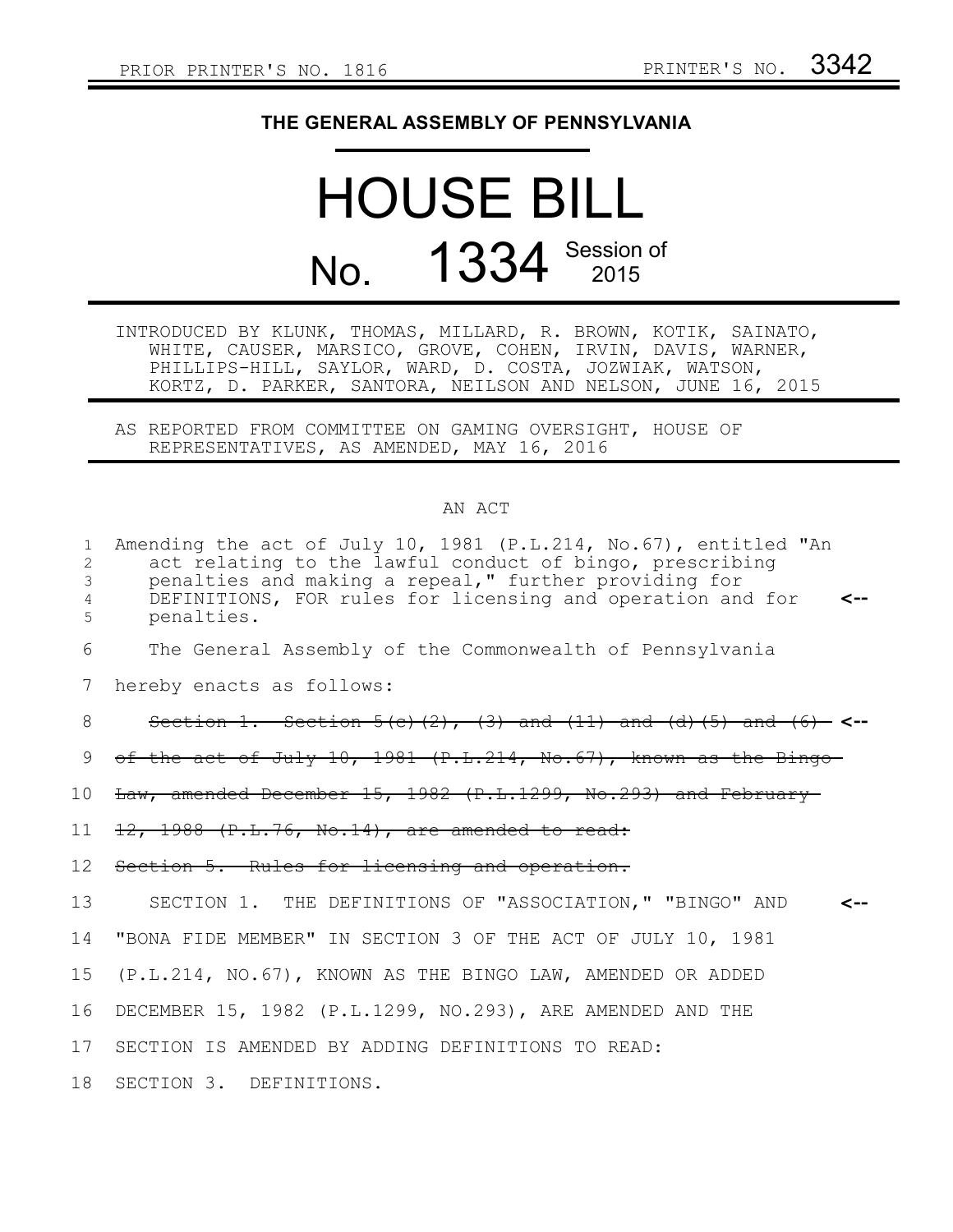THE FOLLOWING WORDS AND PHRASES WHEN USED IN THIS ACT SHALL HAVE, UNLESS THE CONTEXT CLEARLY INDICATES OTHERWISE, THE MEANINGS GIVEN TO THEM IN THIS SECTION: 1 2 3

"ASSOCIATION." A VOLUNTEER FIRE COMPANY OR AN AMBULANCE, RELIGIOUS, CHARITABLE, FRATERNAL, VETERANS, CIVIC, COUNTY FAIR OR AGRICULTURAL ASSOCIATION, OR ANY SEPARATELY CHARTERED AUXILIARY OF ANY OF THE ABOVE ASSOCIATIONS, ORGANIZED AS A NONPROFIT ORGANIZATION WHICH SHALL HAVE EXISTED, AND CONDUCTED BUSINESS IN FURTHERANCE OF THEIR WRITTEN CONSTITUTION, CHARTER, ARTICLES OF INCORPORATION OR BYLAW EXPRESS PURPOSE, FOR TWO 10 YEARS PRIOR TO APPLICATION FOR A LICENSE: PROVIDED, HOWEVER, THAT AN ASSOCIATION WHOSE MEMBERSHIP CONSISTS EXCLUSIVELY OF ELDERLY RESIDENTS OF A SENIOR CITIZEN HOUSING PROJECT MAY APPLY FOR A LICENSE IMMEDIATELY UPON ITS BEING ORGANIZED AS SUCH AND 14 NEED NOT MEET THE TWO-YEAR WAITING REQUIREMENT[.], AND PROVIDED, FURTHER, THAT THE TWO-YEAR WAITING REQUIREMENT SHALL NOT APPLY TO A BONA FIDE CONSOLIDATED VOLUNTEER FIRE COMPANY, IF EACH VOLUNTEER FIRE COMPANY INCLUDED IN THE MERGER OR CONSOLIDATION 19 ESTABLISHING THE CONSOLIDATED ENTITY HOLDS A VALID AND CURRENT 20 BINGO LICENSE. A CONSOLIDATED ENTITY MAY APPLY FOR A BINGO LICENSE IMMEDIATELY UPON IT BEING DETERMINED AND VERIFIED TO BE 22 A BONA FIDE CONSOLIDATED VOLUNTEER FIRE COMPANY. THIS TERM SHALL NOT BE INTERPRETED TO INCLUDE POLITICAL ORGANIZATIONS AS 23 ASSOCIATIONS ELIGIBLE FOR A BINGO LICENSE. AN ASSOCIATION SHALL 24 NOT BE DENIED A BINGO LICENSE BECAUSE ITS NAME DENOTES AFFILIATION WITH A POLITICAL ORGANIZATION IF IN FACT THE 26 ASSOCIATION IS NOT A POLITICAL ORGANIZATION AS EVIDENCED BY ITS 27 WRITTEN CONSTITUTION, CHARTER, ARTICLES OF INCORPORATION OR 28 BYLAW EXPRESS PURPOSE. 29 4 5 6 7 8 9 11 12 13 15 16 17 18 21 25

"BINGO." A GAME IN WHICH EACH PLAYER HAS A CARD OR BOARD 20150HB1334PN3342 - 2 -30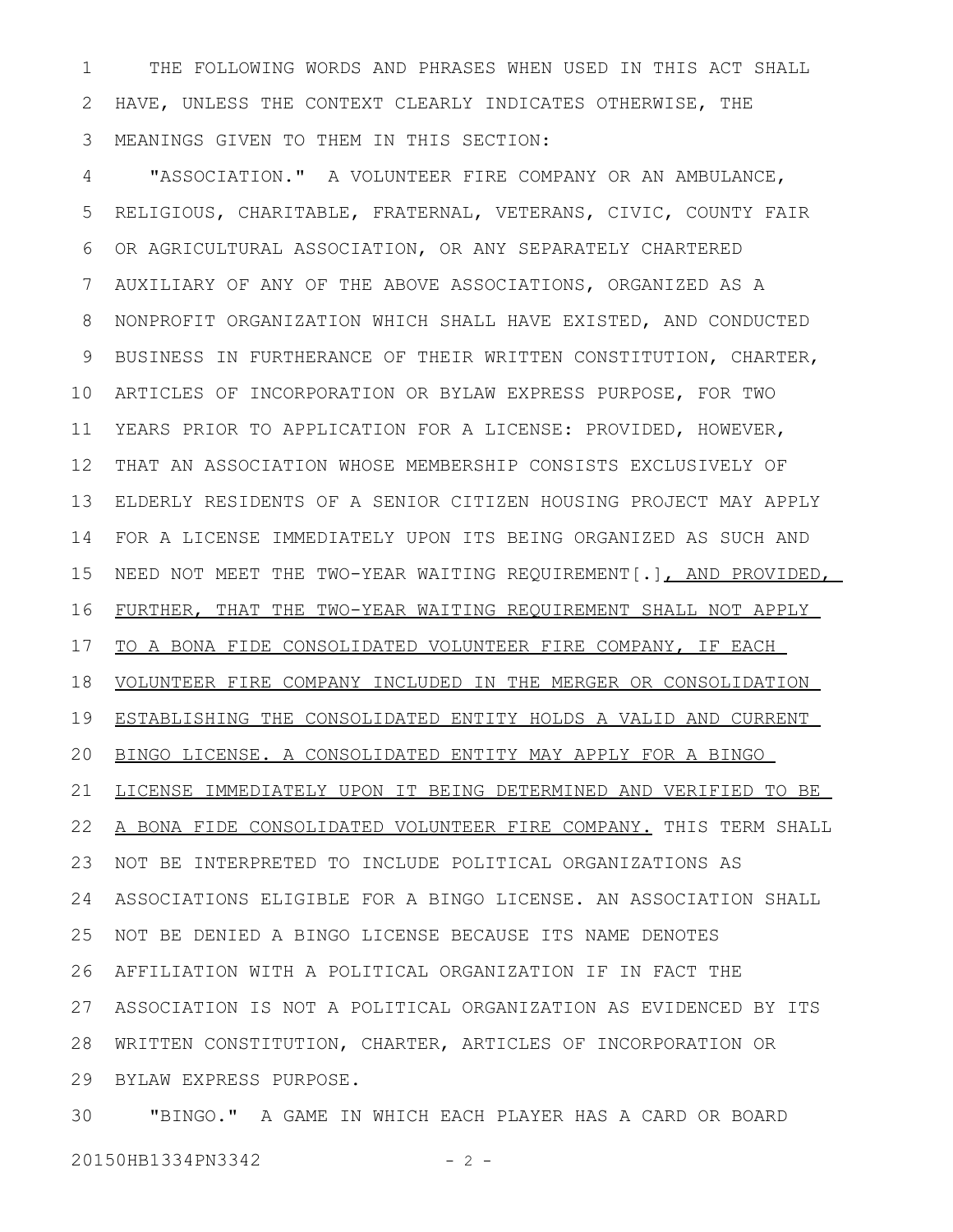CONTAINING FIVE HORIZONTAL ROWS ALL BUT THE CENTRAL ONE CONTAINING FIVE FIGURES. THE CENTRAL ROW HAS FOUR FIGURES WITH 2 THE WORD "FREE" MARKED IN THE CENTER THEREOF. ANY PREANNOUNCED COMBINATION OF SPACES WHEN COMPLETED BY A PLAYER CONSTITUTES BINGO. IN THE ABSENCE OF A PREANNOUNCEMENT OF A COMBINATION OF SPACES, ANY COMBINATION OF FIVE IN A ROW WHETHER HORIZONTAL OR VERTICAL WHEN COMPLETED BY A PLAYER CONSTITUTES BINGO WHEN ITS NUMBERS ARE ANNOUNCED AND COVERED. A WHEEL OR OTHER MECHANICAL DEVICE MAY BE USED BY ANY PERSON CONDUCTING THE GAME OF BINGO, AND ANY SUCH PERSON MAY AWARD A PRIZE TO ANY PLAYER OR PLAYERS 10 11 FIRST COMPLETING ANY COMBINATION CONSTITUTING BINGO. THE TERM 1 3 4 5 6 7 8 9

## 12 SHALL ALSO INCLUDE PREDRAW BINGO.

"BONA FIDE MEMBER." ANY INDIVIDUAL WHO HOLDS A FULL MEMBERSHIP IN THE ASSOCIATION AS DEFINED BY THE ASSOCIATION'S CONSTITUTION, CHARTER, ARTICLES OF INCORPORATION OR BYLAWS [AND 16 HAS BEEN A MEMBER OF THE ASSOCIATION FOR AT LEAST ONE YEAR]. THE 17 TERM SHALL ALSO INCLUDE THOSE INDIVIDUALS WHO ARE MEMBERS OF AN AUXILIARY OR RECOGNIZED JUNIOR AFFILIATE OF THE PARENT 18 13 14 15

ASSOCIATION. 19

\* \* \* 20

"CONSOLIDATED ENTITY." A BONA FIDE CONSOLIDATED VOLUNTEER FIRE COMPANY. 21 22

"CONSOLIDATED VOLUNTEER FIRE COMPANY" OR "BONA FIDE 23

CONSOLIDATED FIRE COMPANY." TWO OR MORE VOLUNTEER FIRE 24

COMPANIES WHICH MERGE OR CONSOLIDATE THEIR USE OF FACILITIES, 25

EQUIPMENT, FIREFIGHTERS AND SERVICES TO PROVIDE FIRE PROTECTION 26

OR RESCUE SERVICES AND WHICH MAY OFFER OTHER VOLUNTARY EMERGENCY 27

28 SERVICES WITHIN THIS COMMONWEALTH. VOLUNTARY EMERGENCY SERVICES

29 PROVIDED BY A CONSOLIDATED VOLUNTEER FIRE COMPANY MAY INCLUDE

30 VOLUNTARY AMBULANCE AND VOLUNTARY RESCUE SERVICES.

20150HB1334PN3342 - 3 -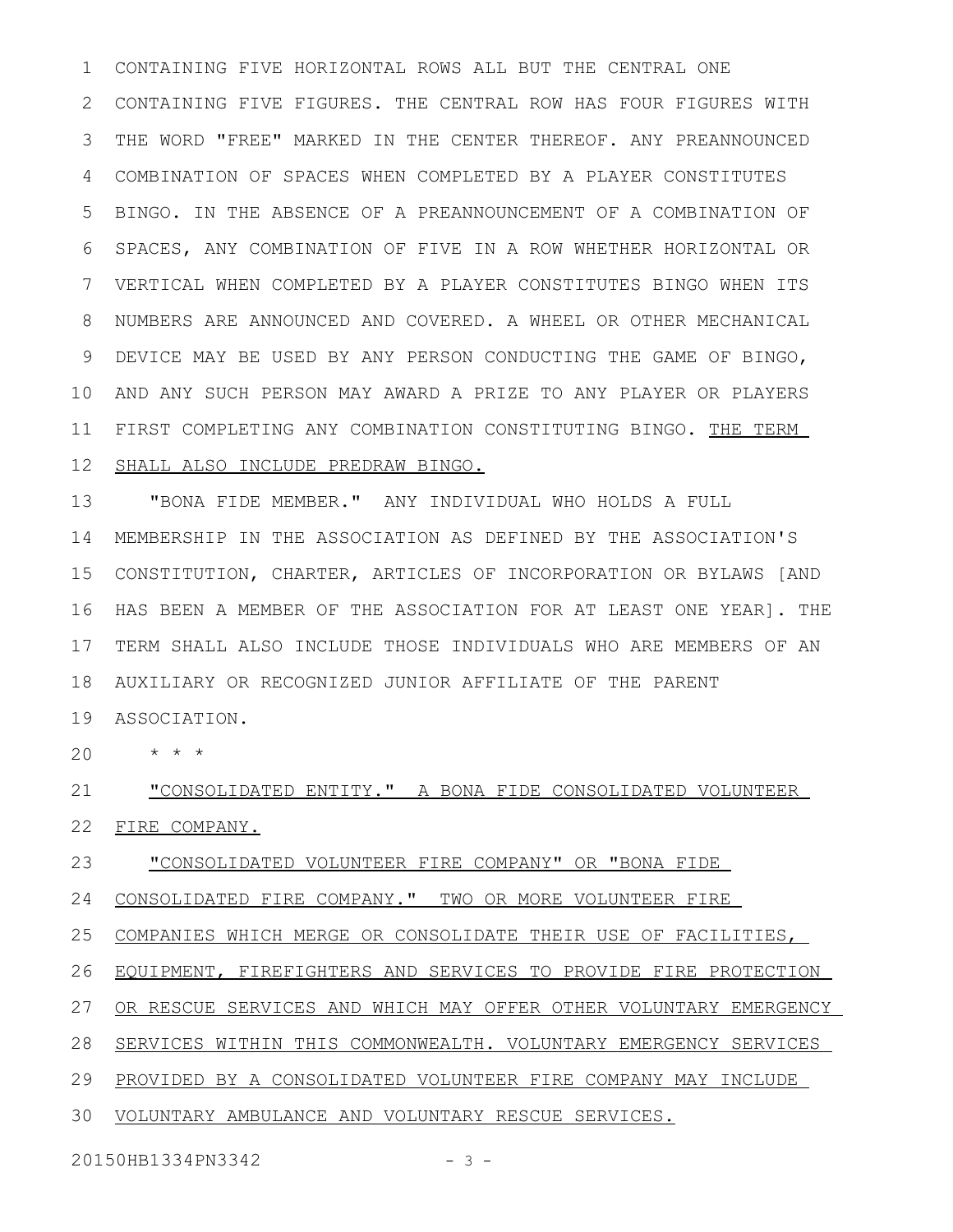\* \* \* 1

"PREDRAW BINGO." A GAME OF BINGO IN WHICH 24 OR MORE NUMBERS ARE RANDOMLY GENERATED PRIOR TO THE BEGINNING OF A GAME IN THE PRESENCE OF AT LEAST FIVE PLAYERS. THE RANDOM NUMBERS SHALL BE GENERATED THROUGH THE USE OF BALLS OR OTHER OBJECTS SEPARATE FROM THOSE TO BE USED ONCE A GAME BEGINS OR THROUGH USE OF A WHEEL OR OTHER MECHANICAL DEVICE. PLAYERS MAY PURCHASE CONCEALED FACE CARDS TO PLAY THE GAME AFTER THE RANDOM NUMBERS ARE GENERATED AND CALLED. ANY CARD ON WHICH ALL NUMBERS ON THE CARD ARE COVERED SOLELY BY THE RANDOM NUMBERS CALLED OR BY THE RANDOM NUMBERS AND THE SUBSEQUENT NUMBERS CALLED ONCE THE GAME BEGINS SHALL CONSTITUTE BINGO. SECTION 2. SECTION 5(A),  $(C)$ (2), (3), (4), (9), (10) AND (11) AND (D) OF THE ACT, AMENDED DECEMBER 15, 1982 (P.L.1299, NO.293) AND FEBRUARY 12, 1988 (P.L.76, NO.14), ARE AMENDED AND SUBSECTION (C) IS AMENDED BY ADDING A PARAGRAPH TO READ: SECTION 5. RULES FOR LICENSING AND OPERATION. (A) ISSUANCE AND FEE.-- (1) THE LICENSING AUTHORITY SHALL LICENSE, UPON APPLICATION, ANY ASSOCIATION AS DEFINED IN SECTION 3 TO CONDUCT THE GAME OF BINGO AT ONE LOCATION IN THE COUNTY, WHICH, WHEN IN A COUNTY OF THE SECOND CLASS, SHALL ONLY BE IN THE CITY, BOROUGH OR TOWNSHIP WHERE THE MAIN BUSINESS OFFICE OR HEADQUARTERS OF THE ASSOCIATION IS LOCATED. THE COUNTY TREASURER OF A COUNTY OF THE SECOND CLASS SHALL INDICATE ON EACH LICENSE THE CITY, BOROUGH OR TOWNSHIP WHERE THE ASSOCIATION MAY CONDUCT BINGO. THE SINGLE MUNICIPAL LOCATION LIMITATION SHALL NOT APPLY TO A GROUP OF LICENSED ASSOCIATIONS CONDUCTING BINGO AT A CENTRAL LOCATION. THE LICENSE FEE TO BE CHARGED TO EACH NONPROFIT ASSOCIATION SHALL 20150HB1334PN3342 - 4 -2 3 4 5 6 7 8 9 10 11 12 13 14 15 16 17 18 19 20 21 22 23 24 25 26 27 28 29 30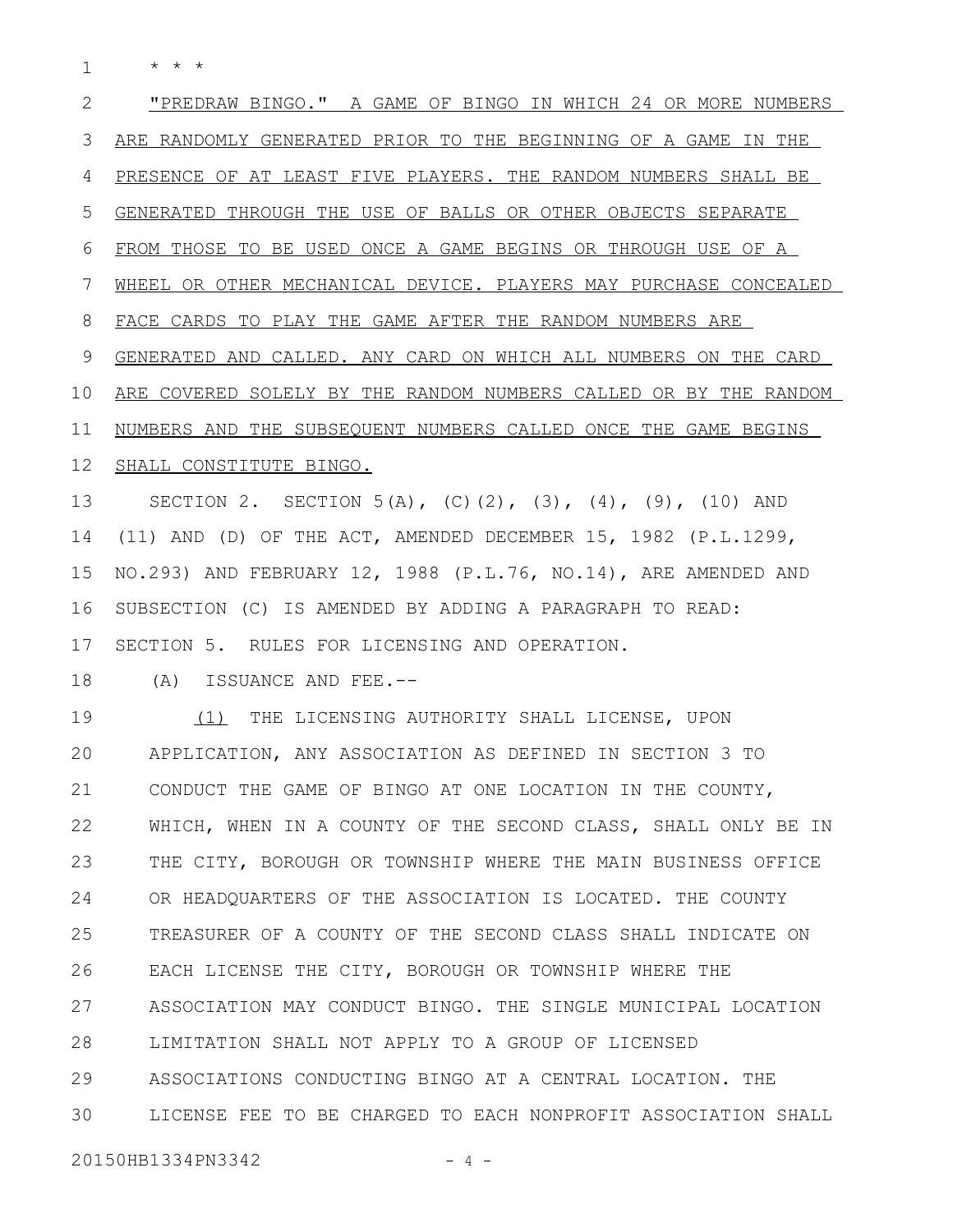BE \$100 PER ANNUM EXCEPT TO THOSE RECOGNIZED SENIOR CITIZENS' GROUPS WHO CONDUCT BINGO FOR THEIR MEMBERS ONLY THE FEE SHALL BE \$50 PER ANNUM. THE LICENSE FEE TO BE CHARGED TO EACH AGRICULTURAL ASSOCIATION OR COUNTY FAIR SHALL BE \$100 PER ANNUM. ASSOCIATIONS WHICH CONDUCT BINGO ONLY ONE PERIOD EACH YEAR FOR NOT MORE THAN THREE CONSECUTIVE DAYS SHALL BE CHARGED \$15 FOR THE ISSUANCE OF THEIR LICENSE. THE FEES COLLECTED PURSUANT TO THIS SECTION SHALL BE PAID BY THE LICENSING AUTHORITY INTO THE GENERAL FUND OF THE COUNTY AND USED FOR COUNTY PURPOSES. ALL RECORDS RETAINED BY THE LICENSING AUTHORITY RELATING TO THE ISSUANCE OF BINGO LICENSES AND BINGO PERMITS SHALL BE PUBLIC INFORMATION. 1 2 3 4 5 6 7 8 9 10 11 12

(2) THE MUNICIPAL LOCATION LIMITATION APPLICABLE TO THE CONDUCT OF BINGO IN A COUNTY OF THE SECOND CLASS SHALL NOT APPLY TO TWO OR MORE VOLUNTEER FIRE COMPANIES THAT MERGE OR CONSOLIDATE THEIR USE OF FACILITIES, EQUIPMENT, FIREFIGHTERS AND SERVICES, PROVIDED THAT THE CONSOLIDATED ENTITY IS IN FACT A BONA FIDE CONSOLIDATED VOLUNTEER FIRE COMPANY AS DETERMINED AND VERIFIED IN ACCORDANCE WITH THE REQUIREMENTS OF 35 PA.C.S. § 7814 (RELATING TO CONSOLIDATION INCENTIVE). (3) NOTWITHSTANDING THE SINGLE MUNICIPAL LOCATION REQUIREMENT OF PARAGRAPH (1), IF IT IS DETERMINED THAT THE APPLICANT IS A BONA FIDE CONSOLIDATED VOLUNTEER FIRE COMPANY OPERATING IN A COUNTY OF THE SECOND CLASS, SUCH CONSOLIDATED VOLUNTEER FIRE COMPANY IS HEREBY AUTHORIZED TO CONDUCT THE GAME OF BINGO AT TWO LOCATIONS IN THE COUNTY OF THE SECOND CLASS OF WHICH ONE LOCATION SHALL BE IN THE CITY, BOROUGH OR TOWNSHIP WHERE THE MAIN BUSINESS OFFICE OR HEADQUARTERS OF THE MERGED OR CONSOLIDATED VOLUNTEER FIRE COMPANY IS LOCATED. THE LICENSE FEE TO BE CHARGED A MERGED OR CONSOLIDATED 13 14 15 16 17 18 19 20 21 22 23 24 25 26 27 28 29 30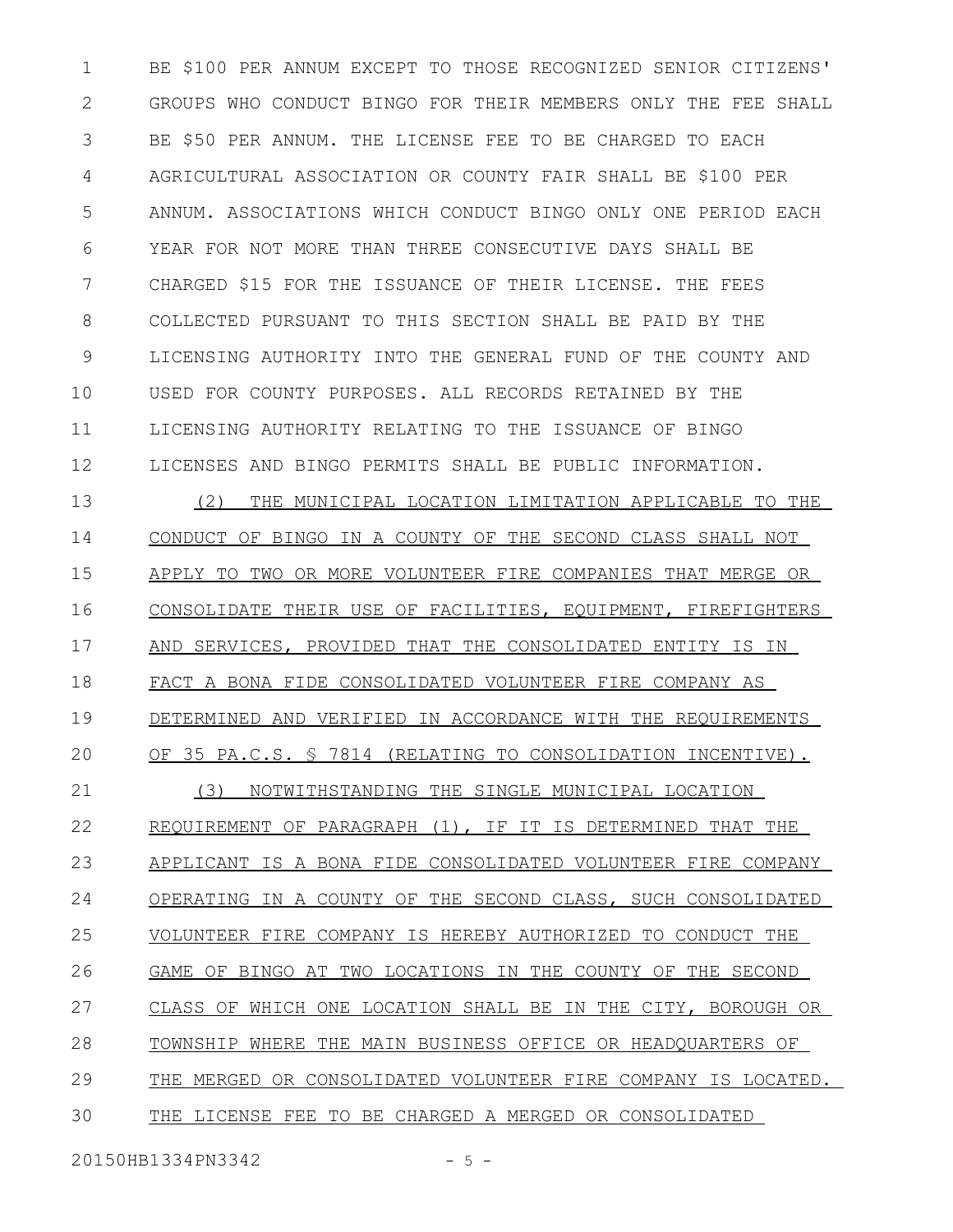VOLUNTEER FIRE COMPANY THAT CONDUCTS BINGO AT TWO LOCATIONS IN A COUNTY OF THE SECOND CLASS SHALL BE \$100 PER ANNUM FOR EACH SUCH LOCATION. THE COUNTY TREASURER OF A COUNTY OF THE SECOND CLASS SHALL INDICATE ON EACH LICENSE THE CITY, BOROUGH OR TOWNSHIP WHERE THE MERGED OR CONSOLIDATED VOLUNTEER FIRE COMPANY MAY CONDUCT BINGO. 1 2 3 4 5 6

\* \* \* 7

(c) Operation.--Each licensed association shall comply with the following restrictions and rules governing the operation of bingo: 8 9 10

11

\* \* \*

[(2) No association shall conduct bingo more than twice in any one week, except an association shall be permitted to conduct the game of bingo for a period not to exceed ten days at the association's exposition, carnival or fair site in addition to the regularly scheduled games.] 12 13 14 15 16

(3) Prizes awarded shall not exceed a value of [\$250] \$500 for any one game of bingo, except for jackpot games which shall not exceed a value of  $[$2,000]$   $$4,000$  for one such game. In addition, no more than [\$4,000] \$8,000 in prizes shall be awarded in any calendar day. 17 18 19 20 21

(4) ONLY ASSOCIATIONS LICENSED TO CONDUCT BINGO SHALL BE **<--** PERMITTED TO ADVERTISE THEIR BINGO GAMES. SUCH ADVERTISEMENTS SHALL CONTAIN THE DATE, TIME, LOCATION, WHETHER CASH OR MERCHANDISE PRIZES WILL BE AWARDED AND THE NAME OF THE ASSOCIATION LICENSED TO CONDUCT THE BINGO GAME AND THE NAME OF THE INDIVIDUAL IN CHARGE OF THE OPERATION OF THE GAME. [AN ASSOCIATION SHALL NOT ADVERTISE THE PRIZES OR THEIR DOLLAR VALUE WHICH WILL BE AWARDED NOR SHALL THEY ADVERTISE A GUARANTEED PRIZE DOLLAR VALUE.] AN ASSOCIATION SHALL ONLY BE 22 23 24 25 26 27 28 29 30

20150HB1334PN3342 - 6 -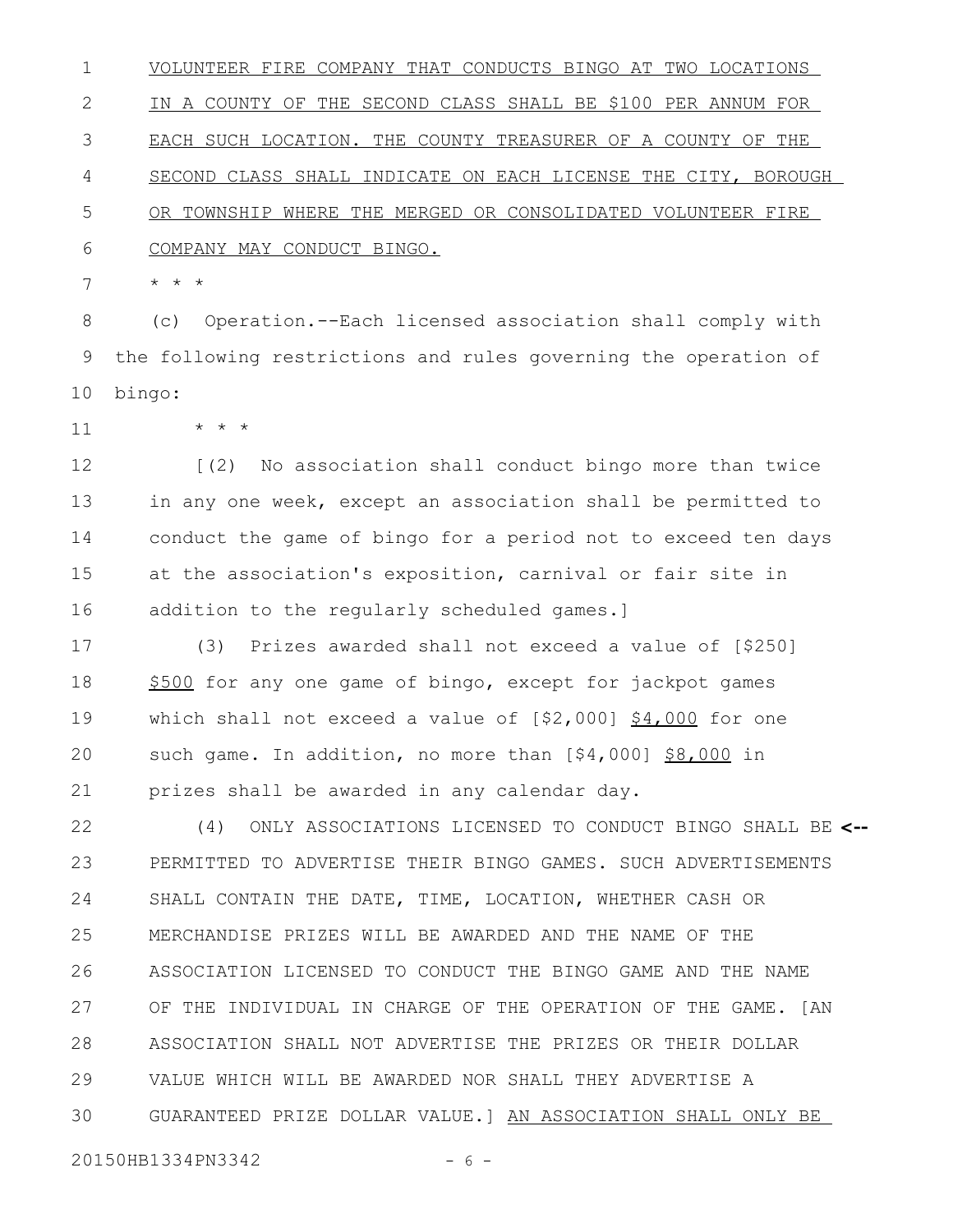PERMITTED TO ADVERTISE THE PRIZES, THEIR DOLLAR VALUE AND ANY 1

GUARANTEED PRIZE DOLLAR VALUE IN THE FOLLOWING MANNER: 2

(I) TRANSMISSION USING AN ELECTRONIC DEVICE COMMONLY USED FOR PERSON-TO-PERSON COMMUNICATION, PROVIDED THAT THE PERSON RECEIVING THE ADVERTISEMENT HAS PROVIDED AUTHORIZATION TO THE ASSOCIATION TO RECEIVE 3 4 5 6

ADVERTISEMENTS FROM THE ASSOCIATION. 7

(II) A POSTING ON THE ASSOCIATION'S INTERNET WEBSITE OR OTHER SOCIAL MEDIA OUTLET. 8 9

(III) RESIDENTIAL DELIVERY OF A HANDBILL, FLYER OR OTHER SIMILAR PAPER ADVERTISING INSTRUMENT. 10 11

(IV) SIGNAGE AT ONE LOCATION ON THE PROPERTY OF THE PREMISES WHERE THE BINGO GAMES WILL BE CONDUCTED. \* \* \* 12 13 14

(9) [NO] EXCEPT AS PROVIDED IN PARAGRAPH (13), NO ASSOCIATION SHALL PERMIT ANY PERSON WHO IS NOT A BONA FIDE MEMBER OF THE ASSOCIATION OR WHO HAS BEEN CONVICTED OF A FELONY OR A VIOLATION OF THIS ACT TO MANAGE, SET UP, SUPERVISE OR PARTICIPATE IN THE OPERATION OF THE ASSOCIATION'S BINGO GAMES. NOTHING CONTAINED IN THIS ACT SHALL BE CONSTRUED TO PROHIBIT INDIVIDUALS UNDER 18 YEARS OF AGE FROM PARTICIPATING IN THE OPERATION OF THE GAME AND BEING COMPENSATED THEREFOR IF WRITTEN PERMISSION IS OBTAINED FROM THEIR PARENT OR GUARDIAN. 15 16 17 18 19 20 21 22 23 24

(10) ASSOCIATIONS WHICH OBTAIN A LICENSE FOR THE PURPOSE OF CONDUCTING BINGO AT AN EXPOSITION, CARNIVAL OR FAIR FOR A PERIOD NOT EXCEEDING TEN DAYS SHALL BE PERMITTED TO CONTRACT A CHARITABLE ORGANIZATION TO MANAGE, SET UP, SUPERVISE OR PARTICIPATE IN THE OPERATION OF THE BINGO GAME PROVIDED ONLY MERCHANDISE PRIZES ARE AWARDED. [ONLY] EXCEPT AS PROVIDED IN 25 26 27 28 29 30

20150HB1334PN3342 - 7 -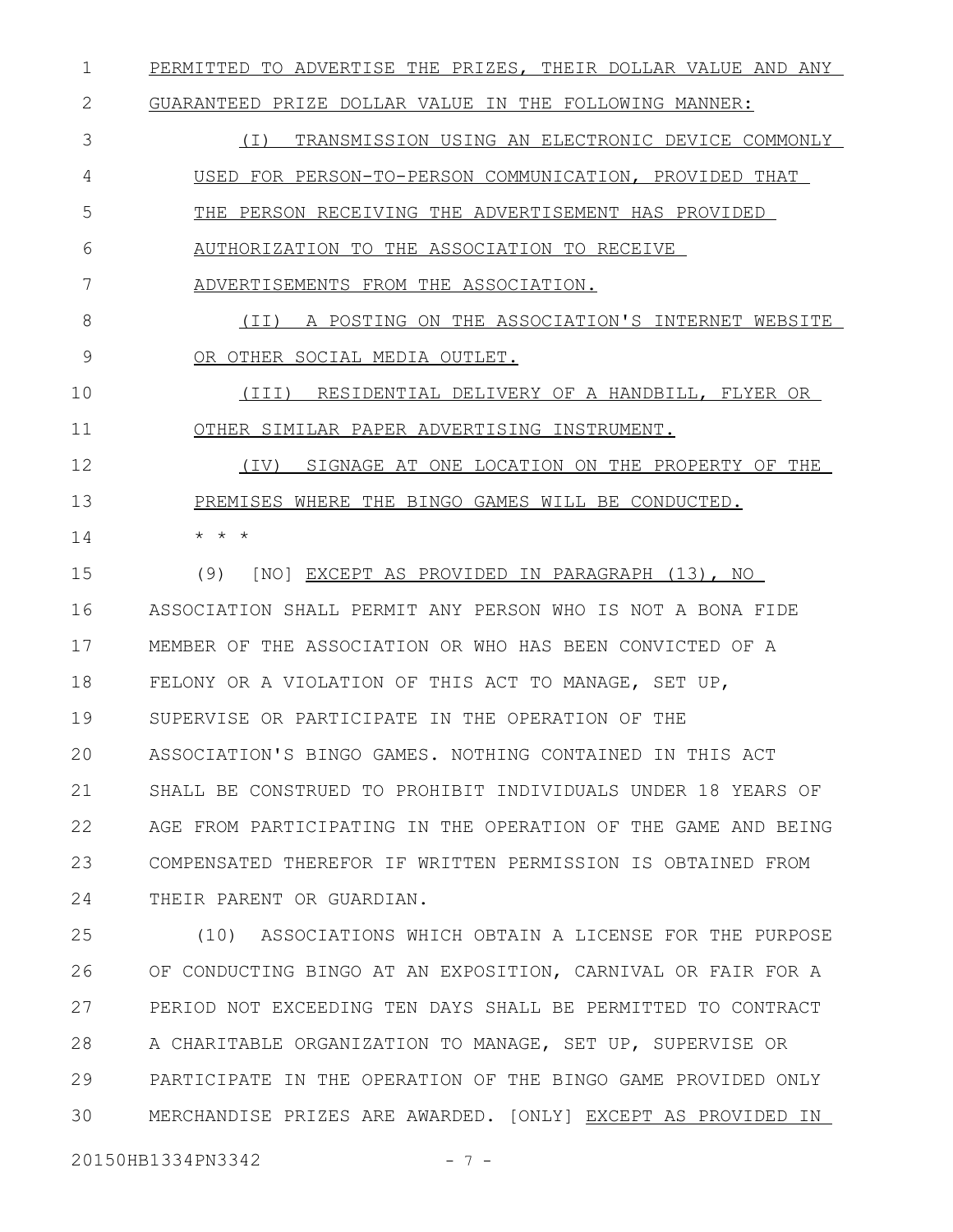PARAGRAPH (13), ONLY BONA FIDE MEMBERS OF THE CONTRACTED CHARITABLE ORGANIZATION SHALL BE PERMITTED TO PARTICIPATE IN THE OPERATION OF THE BINGO GAME. IF NO CHARITABLE ORGANIZATIONS ARE AVAILABLE, THE ASSOCIATION MAY CONTRACT AN OUTSIDE OPERATOR TO CONDUCT THE GAME FOR MERCHANDISE AT THE EXPOSITION, CARNIVAL OR FAIR SITE. THE PROVISIONS OF THIS PARAGRAPH SHALL NOT BE CONSTRUED TO ALLOW BINGO GAMES TO BE ORDINARILY CARRIED OUT ON A COMMERCIAL BASIS IN THIS COMMONWEALTH. 1 2 3 4 5 6 7 8 9

10

18

\* \* \*

[(11) No person shall participate in the operation of bingo games on more than four days in any calendar week, which games may be operated by no more than two different licensed associations. This provision shall not apply to persons engaged in the operation of bingo for merchandise at expositions, carnivals or fairs not exceeding ten days in duration.] 11 12 13 14 15 16 17

**<--**

\* \* \*

(13) AN ASSOCIATION OR A CHARITABLE ORGANIZATION MAY PERMIT A PERSON WHO IS NOT A BONA FIDE MEMBER OF THE ASSOCIATION OR CHARITABLE ORGANIZATION AND WHO HAS NOT BEEN CONVICTED OF A FELONY OR VIOLATION OF THIS ACT TO ANNOUNCE NUMBERS DURING THE CONDUCT OF BINGO IF THE PERSON IS UNDER THE SUPERVISION OF A BONA FIDE MEMBER OF THE ASSOCIATION OR CHARITABLE ORGANIZATION. A PERSON WHO IS NOT A BONA FIDE MEMBER OF THE ASSOCIATION OR CHARITABLE ORGANIZATION MUST BE APPROVED BY THE ASSOCIATION OR CHARITABLE ORGANIZATION PRIOR TO ANNOUNCING NUMBERS ACCORDING TO THE ASSOCIATION'S OR CHARITABLE ORGANIZATION'S CONSTITUTION, CHARTER, ARTICLES OF INCORPORATION OR BYLAWS. **<--** 19 20 21 22 23 24 25 26 27 28 29 30

20150HB1334PN3342 - 8 -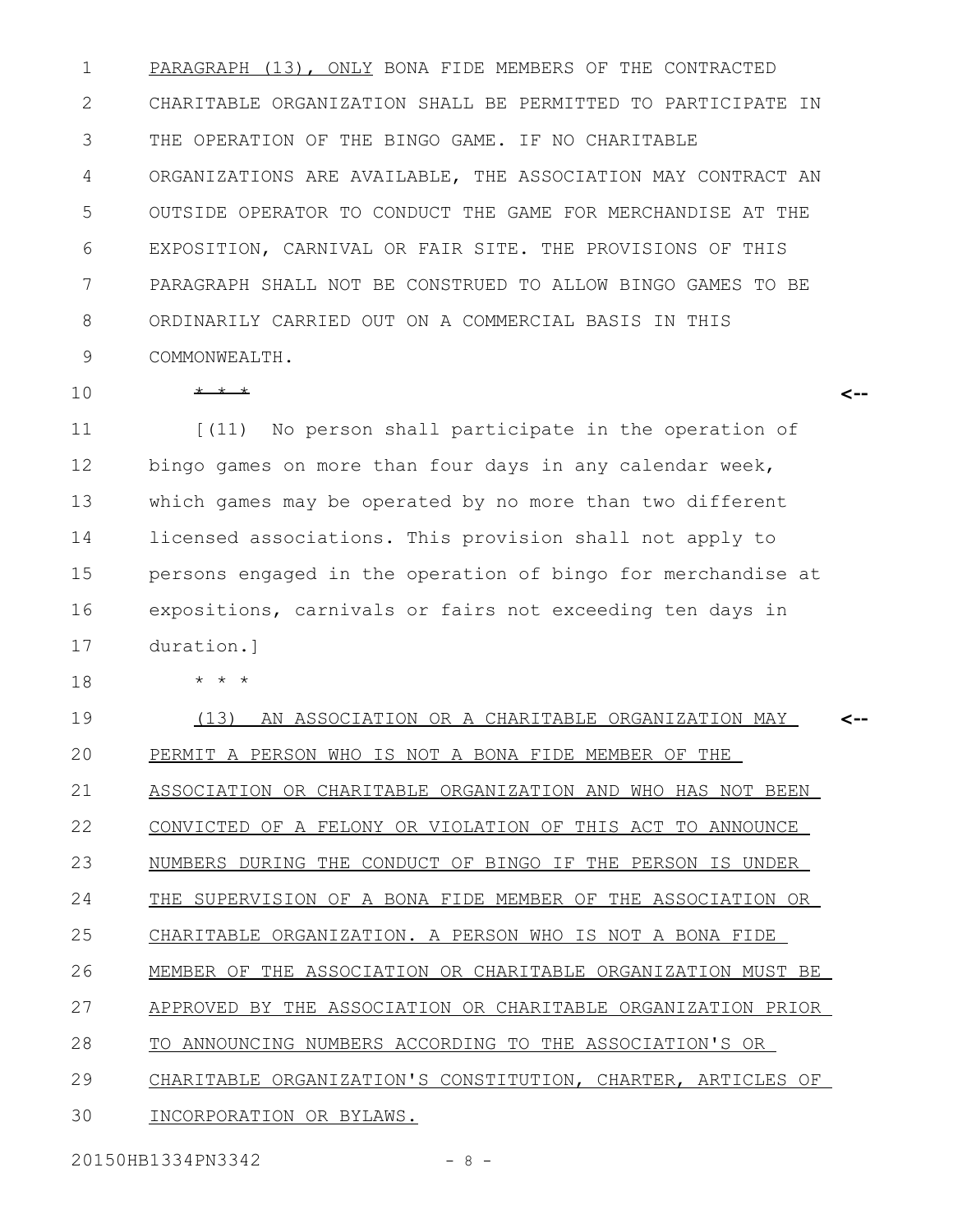(d) Application for license.--Each association shall apply to the licensing authority for a license on a form to be prescribed by the Secretary of the Commonwealth. Said form shall contain an affidavit to be affirmed by the executive officer or secretary of the association stating that: 1 2 3 4 5

\* \* \* 6

(1) NO PERSON UNDER THE AGE OF 18 WILL BE PERMITTED BY THE ASSOCIATION TO PLAY BINGO UNLESS ACCOMPANIED BY AN ADULT. **<--** 7 8

**<--**

(2) THE FACILITY IN WHICH ANY GAME OF BINGO IS TO BE PLAYED DOES HAVE ADEQUATE MEANS OF INGRESS AND EGRESS AND ADEQUATE SANITARY FACILITIES AVAILABLE IN THE AREA. 9 10 11

(3) THE ASSOCIATION IS THE SOLE OR JOINT OWNER WITH A LICENSED ASSOCIATION OF THE EQUIPMENT USED IN PLAYING BINGO OR IT LEASES THE EQUIPMENT FROM ANOTHER LICENSED ASSOCIATION UNDER A WRITTEN AGREEMENT FOR A FEE WHICH IS NOT DETERMINED BY THE AMOUNT OF RECEIPTS REALIZED FROM THE PLAYING OF BINGO OR THE NUMBER OF PEOPLE ATTENDING BINGO GAMES. THIS PARAGRAPH SHALL NOT APPLY TO ASSOCIATIONS CONTRACTING WITH CHARITABLE ORGANIZATIONS OR OUTSIDE OPERATORS TO CONDUCT BINGO AT EXPOSITIONS, CARNIVALS OR FAIRS. 12 13 14 15 16 17 18 19 20

(4) THE ASSOCIATION IS THE OWNER OF BOTH THE PREMISES UPON WHICH BINGO IS PLAYED AND THE PERSONAL PROPERTY USED IN THE CONDUCT OF THE GAME OR, IF IT IS NOT, THAT THE ASSOCIATION IS NOT LEASING SUCH PREMISES OR PERSONAL PROPERTY FROM THE OWNER THEREOF UNDER AN ORAL AGREEMENT, NOR IS IT LEASING SUCH PREMISES OR PERSONAL PROPERTY FROM THE OWNER THEREOF UNDER A WRITTEN AGREEMENT AT A RENTAL WHICH IS DETERMINED BY EITHER THE AMOUNT OF RECEIPTS REALIZED FROM THE PLAYING OF BINGO OR THE NUMBER OF PEOPLE ATTENDING BINGO GAMES, NOR IS IT LEASING SUCH PREMISES OR PERSONAL PROPERTY 21 22 23 24 25 26 27 28 29 30

20150HB1334PN3342 - 9 -